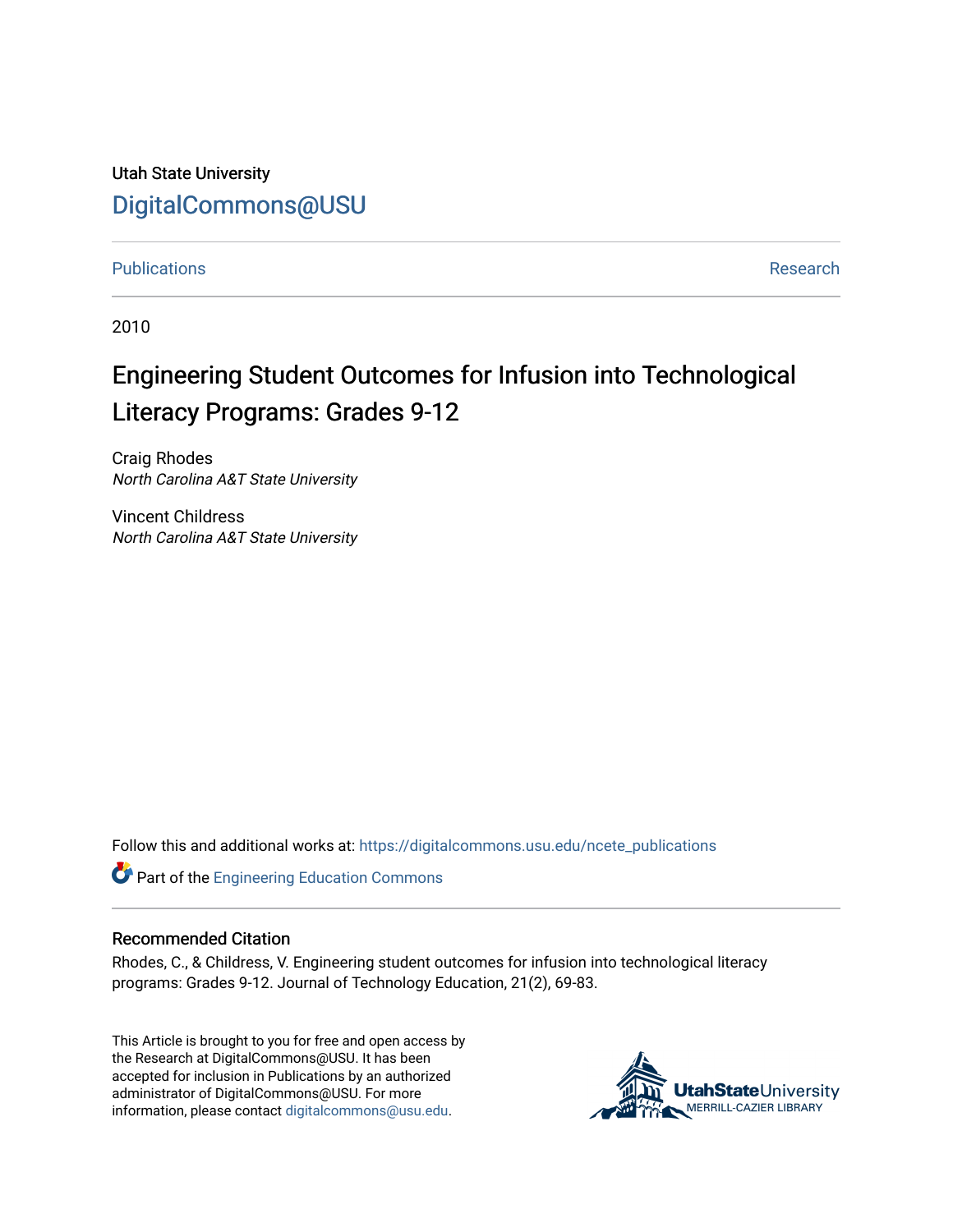# **Engineering Student Outcomes for Infusion into Technological Literacy Programs: Grades 9 -12**

Craig Rhodes and Vincent Childress

#### **Introduction**

In 2004, the National Center for Engineering and Technology Education (NCETE) secured funding from the National Science Foundation (NSF) to infuse engineering design into the schools through technology education. In order to reach this goal the researchers, in cooperation with NCETE, conducted a two phase study to identify outcomes for high-school students studying engineering. The first study (referred to as a Phase I) focused on students who intended to enter an engineering program after high school, answering the question:

*What are the engineering student outcomes that prospective engineering students in grades 9 through 12 should know and be able to do and prior to entering into a post-secondary engineering program?*

This initial study by Childress  $\&$  Rhodes (2008) started with preexisting items selected from ten sources, including focus groups and national standards projects. At the end of the Delphi Round 3, very few of these items had been dropped since the consensus on all of them was high. Therefore, the researchers decided to have selected engineers categorize the outcome items into groups of conceptual likeness and to assign categorical names to the groupings. These groups then formed the basis of the instruments for the remaining Delphi rounds.

This resultant baseline of achievement outcomes for prospective engineering students was then used to design a modified Delphi instrument for the second study (Phase II) reported herein. This study focused on students who were enrolled in technology education for general education purposes and sought input from technology education teachers, teacher educators, and supervisors regarding the following question:

*What are those engineering outcomes that should be taught in a high school technology education program in which the focus is general technological literacy and not pre-engineering?*

Craig Rhodes (rhodesc@ncat.edu) is an Associate Professor and Vincent Childress (childres@ncat.edu) is a Professor in the Technology Education Program at North Carolina A&T State University, Greensboro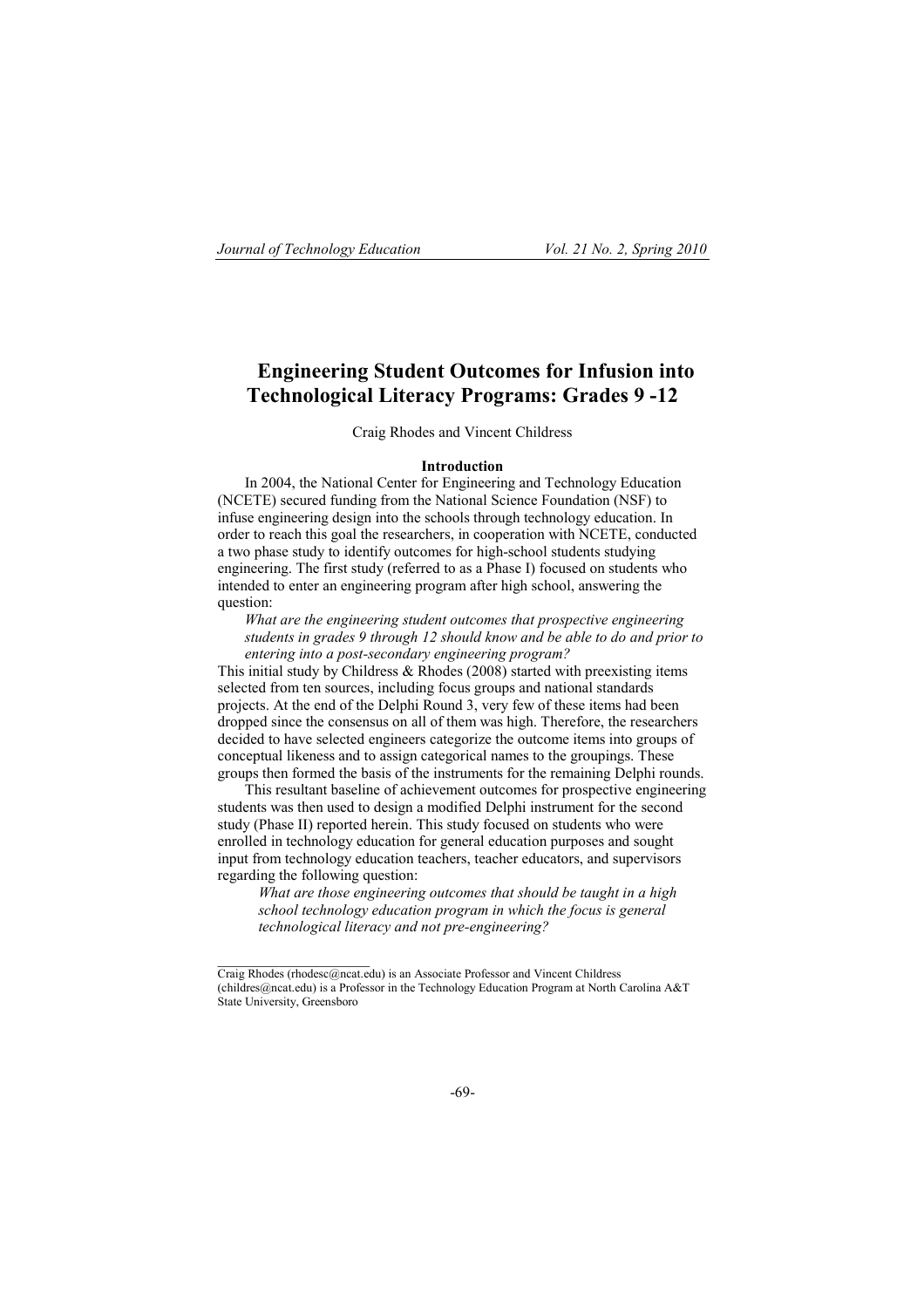### **Background**

Wicklein's "Five good reasons for engineering design as the focus for technology education" (2006; cf. NAE, 2004; Lewis, 2004) effectively identified the importance of this study. In presenting the advantages of infusing engineering into technology education, he stated that the optimization, analysis, and predictions are among the more important things and those students should know about engineering. This study takes the next step by identifying the related engineering design concepts to be included in a technology education curriculum.

Among recent efforts to identify engineering outcomes for high school students, Dearing and Daugherty (2004) used a modified Delphi technique to identify concepts that would prepare secondary students for postsecondary engineering, in the context of a course promoting technological literacy. Their experts were secondary and postsecondary educators.

#### **Method**

To develop the Delphi instrument for the present study, the results of Phase I were categorized and a ranked list of 40 outcomes, recommended by engineers for high-school students who want to pursue postsecondary engineering education, was determined.

Twenty-two technology educators served as Phase II Delphi participants: 7 high-school teachers, 6 administrators, and 9 teacher educators (Table 1). Each was paid a participation stipend. Participants were selected based on the researchers' knowledge of their professional expertise, or in some cases, on the recommendation of a person deemed qualified for participation. Potential

### **Table 1**

| Participant demographics            |          |                     |
|-------------------------------------|----------|---------------------|
| Gender                              |          |                     |
| Female                              |          | 13.6% $(n=3)$       |
| Male                                |          | $86.4\%$ $(n = 19)$ |
| Race                                |          |                     |
| Caucasian                           | 95.5%    | $(n=21)$            |
| African American                    |          | $0\%$ $(n=0)$       |
| Hispanic                            | $4.5\%$  | $(n=1)$             |
| Age                                 |          |                     |
| Mean                                | 46.8     |                     |
| Range                               | 26 to 62 |                     |
| Years Teaching Experience           |          |                     |
| Mean                                | 21.95    |                     |
| Range                               | 4 to 37  |                     |
| Years Experience in Current TE Role |          |                     |
| Mean                                | 13.4     |                     |
| Range                               | 4 to 31  |                     |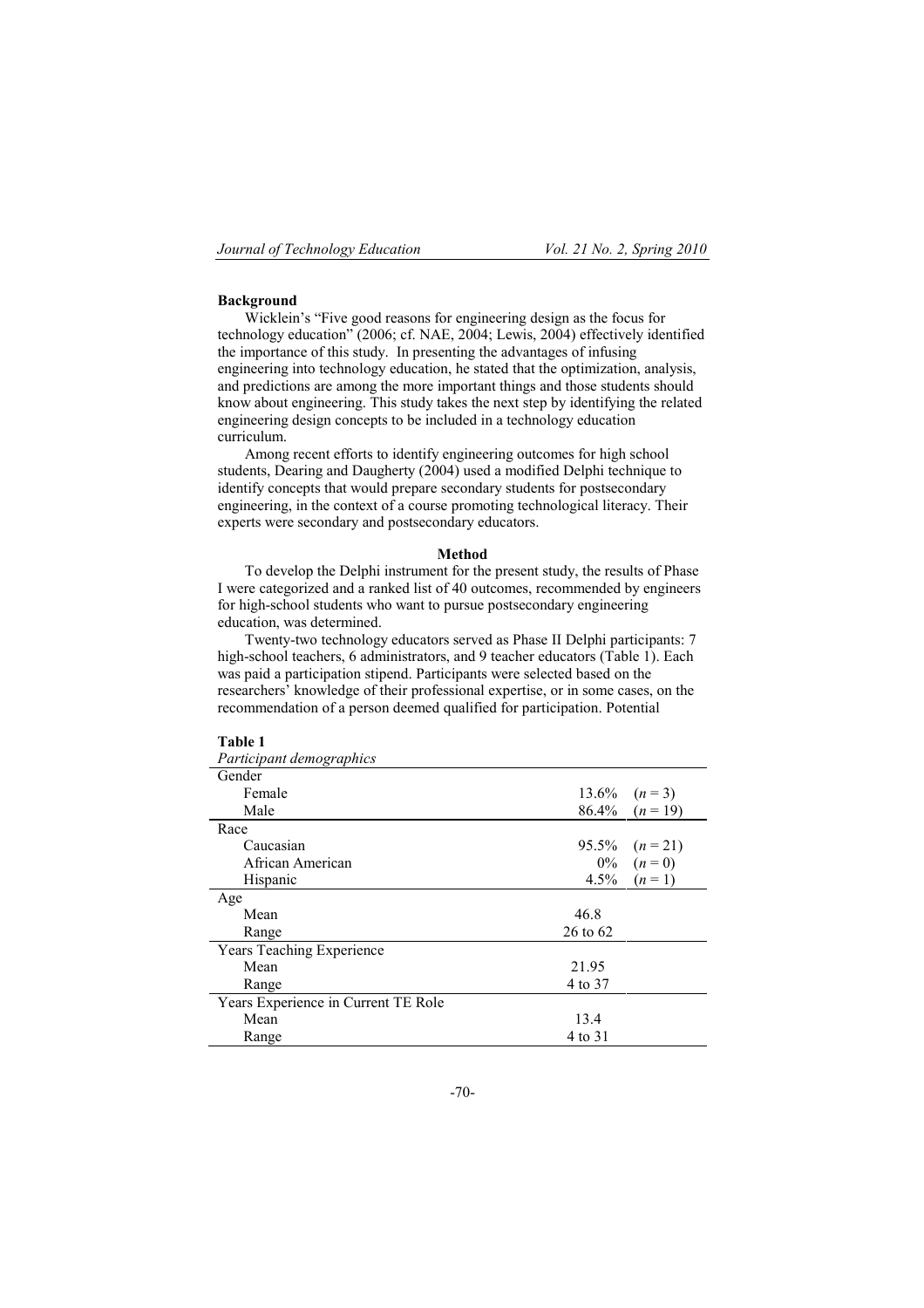participants were asked to describe their level of knowledge of engineering and its relationship to technology education (Table 2).

No one participating in the study was an employee of an institution that is a full partner in the NCETE. Participant #4 and #22 dropped out at Round 1. All participants who completed Round 3 were paid a fee for their full participation.

| Table 2          |                       |                     |                                                                                                    |
|------------------|-----------------------|---------------------|----------------------------------------------------------------------------------------------------|
|                  | Participant Expertise |                     |                                                                                                    |
|                  | Yrs.                  |                     |                                                                                                    |
| ID               | Experi-               |                     |                                                                                                    |
| No.              | ence                  | <b>Position</b>     | <b>Self-Description of Knowledge</b>                                                               |
| 1                | 7                     | Classroom           | Described STLs and relationship to engineering                                                     |
|                  |                       | teacher             |                                                                                                    |
| $\overline{c}$   | 25                    | Supervisor          | Strong                                                                                             |
| $\overline{3}$   | 7                     | Classroom           | Past president of TE related association                                                           |
|                  |                       | teacher             |                                                                                                    |
| 4                | 7                     | Classroom           | BS in Mechanical Engineering                                                                       |
|                  |                       | teacher             |                                                                                                    |
| 5                | 4                     | Classroom           | MS in Bioengineering                                                                               |
|                  |                       | teacher             |                                                                                                    |
| 6                | 14                    | Teacher             | High                                                                                               |
|                  |                       | educator            |                                                                                                    |
| $\boldsymbol{7}$ | 36                    | Supervisor          | Taught engineering for 15 years; curriculum writer                                                 |
| $\overline{8}$   | 32                    | Supervisor          | Chair of a standards team; wrote cross reference of<br>standards with PLTW.                        |
| 9                | 6                     | Classroom           | Did specific research on it in college; writing                                                    |
|                  |                       | teacher             | standards for state                                                                                |
| 10               | 19.5                  | Classroom           | Role is to prepare students to major in engineering                                                |
|                  |                       | teacher             |                                                                                                    |
| 11               | 36                    | Teacher<br>educator | Consulted with engineering firms regularly, co-<br>inventor of medical research apparatus, keep in |
|                  |                       |                     | close contact with engineering departments                                                         |
| 12               | 37                    | Teacher             | Have studied and written about engineering                                                         |
|                  |                       | educator            | concepts                                                                                           |
| 13               | 25                    | Teacher             | Unsure. Called for follow-up. Is not an engineer                                                   |
|                  |                       | educator            | but understands role of engineering in technology<br>education                                     |
| 14               | 29                    | Teacher             | Above average                                                                                      |
|                  |                       | educator            |                                                                                                    |
| 15               | 18                    | Classroom           | Teach engineering                                                                                  |
|                  |                       | teacher             |                                                                                                    |
| 16               | 31                    | Teacher             | Know enough to be dangerous Works with College                                                     |
|                  |                       | educator            | of Engineering and has published and consulted on                                                  |
|                  |                       |                     | engineering related projects.                                                                      |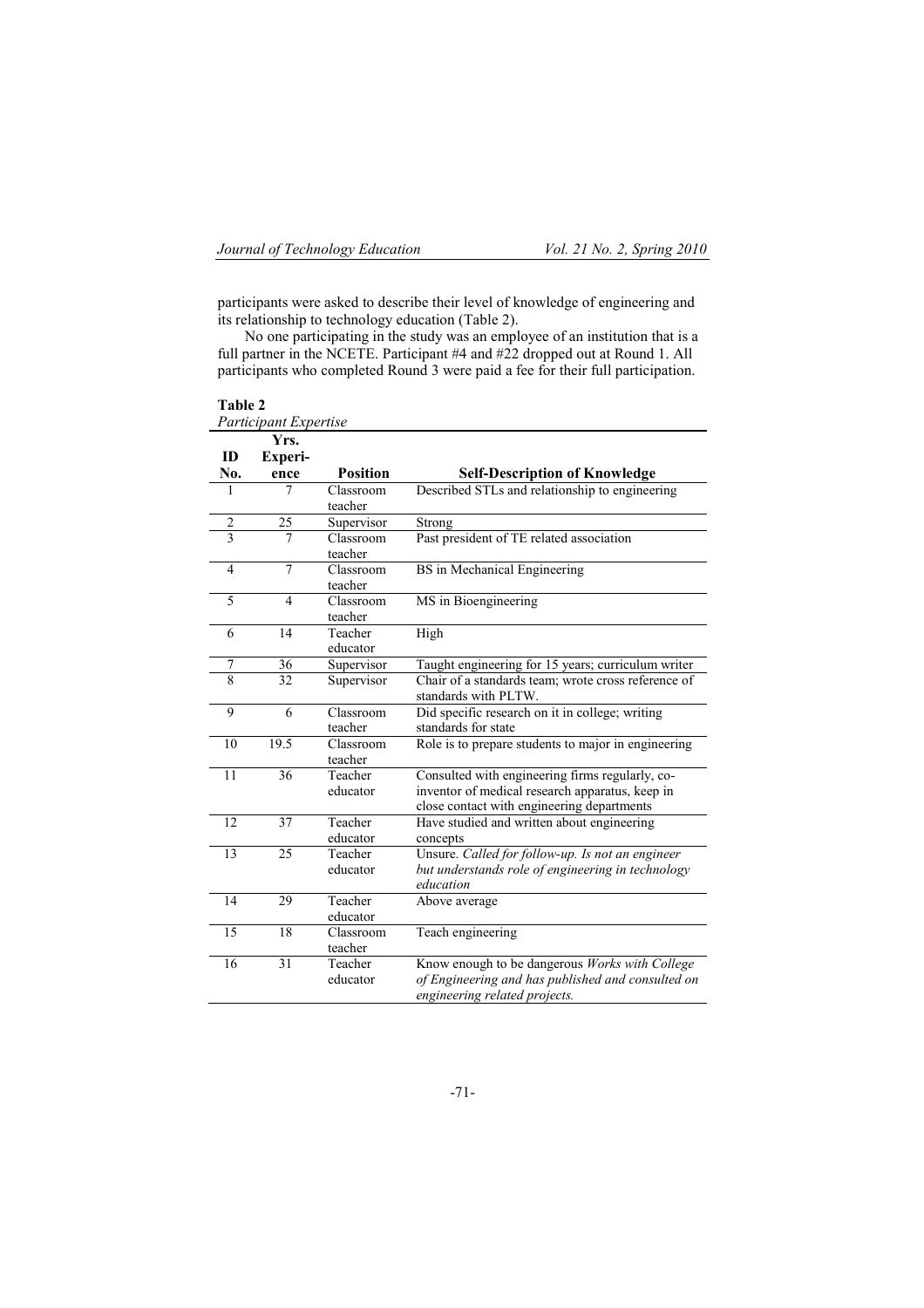**Table 2** (continued)

|    | <b>Lable</b> $\angle$ (continued) |                     |                                                                                              |  |  |  |  |
|----|-----------------------------------|---------------------|----------------------------------------------------------------------------------------------|--|--|--|--|
|    | Participant Expertise             |                     |                                                                                              |  |  |  |  |
| 17 | 15                                | Teacher<br>educator | Understand principles of engineering through<br>applied teaching and learning activities and |  |  |  |  |
|    |                                   |                     | involvement                                                                                  |  |  |  |  |
| 18 | 24                                | Supervisor          | High                                                                                         |  |  |  |  |
| 19 | 27                                | Supervisor/         | Understands the basic engineering process and                                                |  |  |  |  |
|    |                                   | Classroom           | tools needed to be an engineer like math and                                                 |  |  |  |  |
|    |                                   | teacher             | teamwork skills, knowledge of specific engineering                                           |  |  |  |  |
|    |                                   |                     | fields is very minimal                                                                       |  |  |  |  |
| 20 | 30                                | Teacher             | On a scale of 1 to 5, I am a $4$ – better than average,                                      |  |  |  |  |
|    |                                   | educator            | not expert                                                                                   |  |  |  |  |
| 21 | 33                                | Teacher             | Very high                                                                                    |  |  |  |  |
|    |                                   | educator            |                                                                                              |  |  |  |  |
| 22 |                                   | Supervisor          | (none provided)                                                                              |  |  |  |  |

In Rounds 1 through 3, participants were given the list of outcomes items from Phase I. They were informed that the items had been selected by engineers for inclusion in high school pre-engineering programs. The Phase II participants were asked to rate these items, reword them if needed, add and rate new items, and provide comments. They were also asked to rank the importance of the items using a five point scale (Least Important, Less Important, Important, More Important, Most Important; Clark & Wenig, 1999). The descriptions for each of these categories are reported in Table 3. The interquartile range (IQR) was used as the statistic for variability of rating responses; an IQR of 1 was determined by the researchers to indicate consensus on an item (Wicklein, 1993).

#### **Table 3**

|                | <i>Explanation of ratings</i>                                                                |
|----------------|----------------------------------------------------------------------------------------------|
|                | <b>Rating Statements</b>                                                                     |
|                | 1. Least Important: Not necessary for inclusion in a technological literacy<br>program.      |
|                | 2. Less Important: Less than necessary for inclusion in a technological literacy<br>program. |
| 3 <sub>1</sub> | Important: Necessary for inclusion in a technological literacy program.                      |
| 4.             | More Important: Essential for inclusion in a technological literacy program.                 |
| 5.             | Most Important: Most essential for inclusion in a technological literacy<br>program.         |
|                |                                                                                              |

Thirty-five of the 44 items from Phase I achieved consensus after Round 3. Three additional items were identified by participants after Round 1 and these items achieved consensus after Round 2. After Round 3, consensus had been reached on 38 engineering outcome items. Eleven items were rated as "Important" to include in a technological literacy program, 22 items were rated "More Important" and five items were rated "Most Important." For comparison, after three rounds the participants in Phase I reached consensus on what should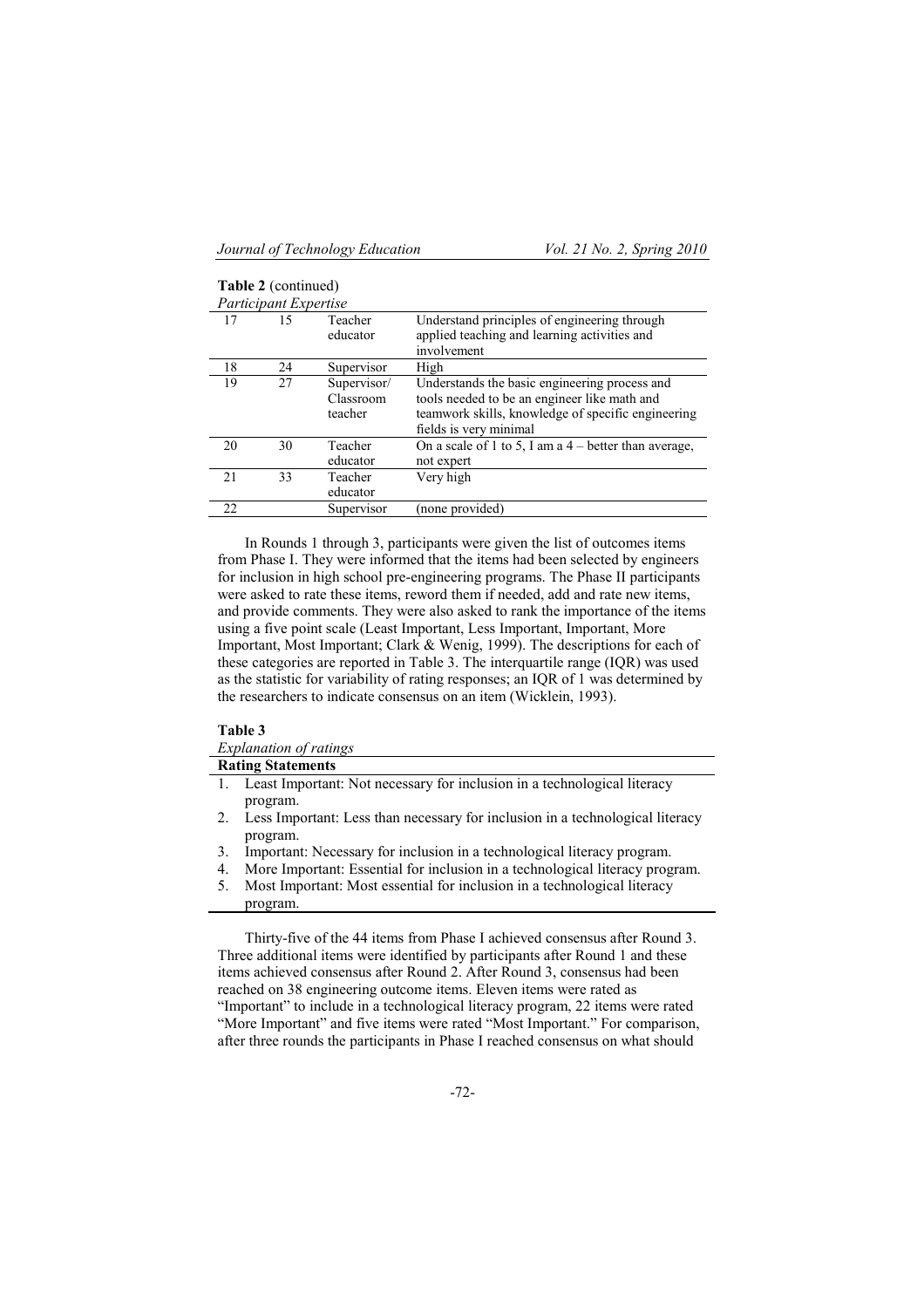be taught  $1^{st}$ ,  $3^{rd}$ , and  $7^{th}$  places in order of importance. However, in Phase II after three rounds, the participants reached consensus on the order of only one grouping, Emerging Fields of Engineering, and it was ranked lowest in importance. In Phase II, no engineering outcomes items were dropped due to a low median importance ratings; however, those outcome items that were not

### **Table 4**

*Third round consensus ratings of engineering outcomes and rankings of the seven outcome groupings*

| Item           | Rank     | <b>Group: Engineering Design</b>                                                           |
|----------------|----------|--------------------------------------------------------------------------------------------|
| Rating         |          | Regarding engineering outcomes for Engineering Design the                                  |
|                |          | student in grades 9-12:                                                                    |
| $\overline{4}$ | Rank     | Is aware of how engineering principles must be applied when                                |
|                | Undeter- | designing engineering solutions to problems.                                               |
| $\overline{4}$ | mined    | Understands that creativity is an important characteristic for engineers                   |
|                |          | to apply in design.                                                                        |
| 4              |          | Believes in his/her ability to design a solution to a problem.                             |
| 5              |          | Recognizes that there are many approaches to design and not just one                       |
|                |          | "design process."                                                                          |
| $\overline{3}$ |          | Understands engineering as it is actually practiced as a future career                     |
|                |          | option.                                                                                    |
|                |          | <b>Group: Application of Engineering Design</b>                                            |
|                |          | Regarding engineering outcomes for Application of Engineering.                             |
|                |          | Design the student in grades 9-12:                                                         |
| $\overline{4}$ | Rank     | Designs, produces, and tests prototypes of products.                                       |
|                | Undeter- | Understands that there is no perfect design. Designs that are best in                      |
| 4              | mined    | one respect may be inferior in other ways (cost or appearance).                            |
|                |          | Usually some features must be sacrificed as trade-offs to gain other                       |
|                |          | features.                                                                                  |
| 3.5            |          | Conducts reverse engineering and can analyze how a product or                              |
|                |          | process was designed and created.                                                          |
| $4*$           |          | Understands how to work well on multidisciplinary teams.                                   |
|                |          | Applies research and development and experimentation in the                                |
| $\overline{4}$ |          | production of new or improved products, processes, and materials.                          |
|                |          | <b>Group: Engineering Analysis</b>                                                         |
|                |          | Regarding engineering outcomes for Engineering Analysis the                                |
| 4              | Rank     | student in grades 9-12:<br>Uses models to study processes that cannot be studied directly. |
| 4              | Undeter- | Applies mathematics and science to the engineering process.                                |
| $\overline{4}$ | mined    | Understands that knowledge of science and mathematics is critical to                       |
|                |          | engineering.                                                                               |
| $\overline{3}$ |          | Uses a physical or mathematical model to estimate the probability of                       |
|                |          | events.                                                                                    |
| $\overline{3}$ |          | Uses optimization techniques to determine optimum solutions to                             |
|                |          | problems.                                                                                  |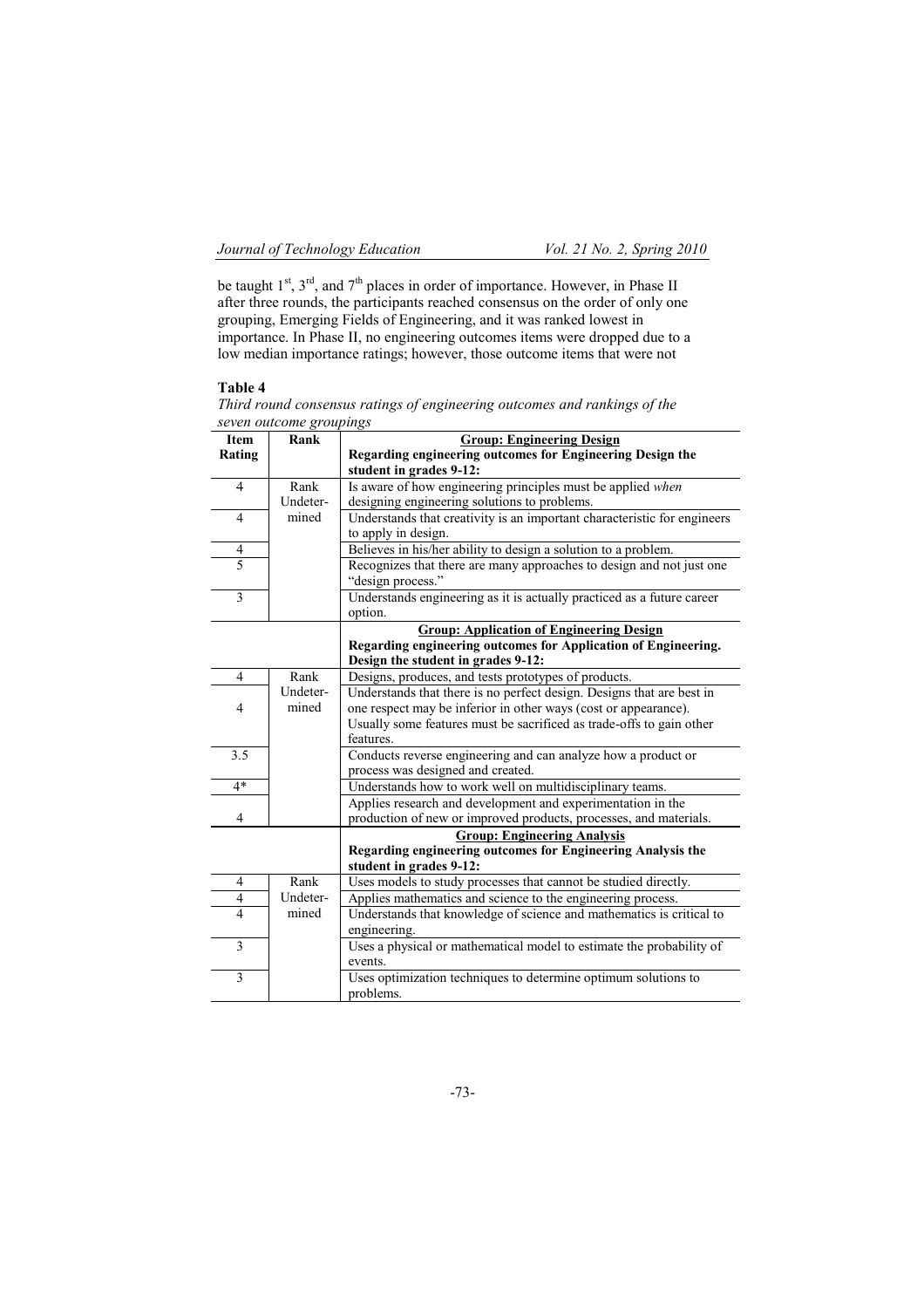# **Table 4** (continued)

| Third round consensus ratings of engineering outcomes and rankings of the |  |  |
|---------------------------------------------------------------------------|--|--|
| seven outcome groupings                                                   |  |  |

|                         |          | <b>Group: Engineering and Human Values</b>                            |
|-------------------------|----------|-----------------------------------------------------------------------|
|                         |          | Regarding engineering outcomes for Engin. and Human Values            |
|                         |          | the student in grades 9-12:                                           |
| 4                       | Rank     | Practices engineering ethics.                                         |
|                         | undeter- | Is aware of how societal interests, economics, ergonomics, and        |
| 5                       | mined    | environmental considerations influence a solution.                    |
|                         |          | Understands how other factors, such as cost, safety, appearance,      |
| 5                       |          | environmental impact, and what will happen if the solution fails must |
|                         |          | be considered when designing engineering solutions to problems.       |
| 4                       |          | Takes human values and limitations into account when designing and    |
|                         |          | solving problems.                                                     |
| 5                       |          | Understands that the solution to one problem may create other         |
|                         |          | problems.                                                             |
|                         |          | <b>Group: Engineering Communication</b>                               |
|                         |          | Regarding engineering outcomes for Engin. Communication the           |
|                         |          | student in grades 9-12:                                               |
|                         | Rank     | Understands basic personal computer operations and uses basic         |
| 4                       | Undeter- | computer applications such as word processors, spreadsheets, and      |
|                         | mined    | presentation software.                                                |
|                         |          | Provides basic technical presentations, graphics, and reports, and    |
| 4                       |          | communicates verbally information related to engineering processes.   |
| $\overline{4}$          |          | Uses technical drawings to construct or implement an object,          |
|                         |          | structure, or process.                                                |
| 4                       |          | Visualizes in three dimensions.                                       |
| $\overline{\mathbf{3}}$ |          | Understands computer-aided engineering.                               |
| $\overline{\mathbf{3}}$ |          | Applies the rules of dimensioning and tolerancing.                    |
| $\overline{4}$          |          | Uses computer-aided design to construct technical drawings.           |
|                         |          | <b>Group: Engineering Science</b>                                     |
|                         |          | Regarding engineering outcomes for Engineering Science the            |
|                         |          | student in grades 9-12:                                               |
| 5                       | Rank     | Develops basic ability to use, manage, and assess technology.         |
| 3                       | Undeter- | Applies knowledge of basic ergonomics to the engineering process.     |
| $\overline{4}$          | mined    | Develops basic skill in the use of tools for material processes.      |
| 4                       |          | Applies basic power and energy concepts.                              |
| 3.5                     |          | Applies knowledge of the processes for manufacturing products to the  |
|                         |          | engineering process.                                                  |
| 4                       |          | Applies knowledge of material processes to the engineering process.   |
| 4                       |          | Applies knowledge of basic mechanics to the engineering process.      |
|                         |          | Applies knowledge of basic dynamics and motion of rigid bodies and    |
| 3                       |          | particles to the engineering process.                                 |
| $4*$                    |          | Understands open and closed loop systems.                             |
| $3*$                    |          | Describes the sources, basic chemical structure, recycling potential, |
|                         |          | and environment al impacts of widely used industrial materials.       |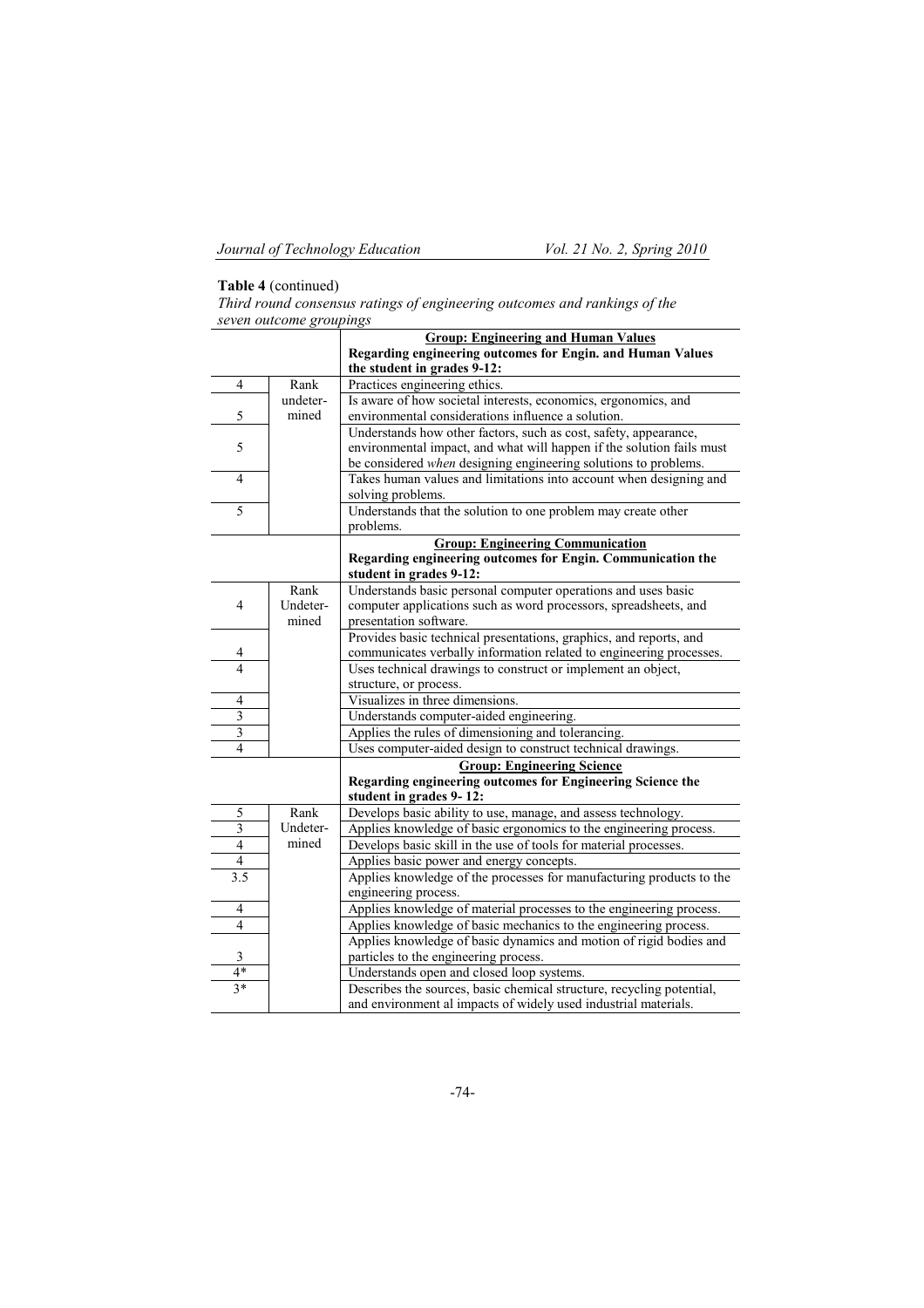#### **Table 4** (continued)

*Third round consensus ratings of engineering outcomes and rankings of the seven outcome groupings*

|           | <b>Group: Emerging Fields of Engineering</b>                     |
|-----------|------------------------------------------------------------------|
|           | Regarding engineering outcomes for Emerging Fields of Engin.     |
|           | the student in grades 9-12:                                      |
| Rank      | Understands the importance of nanotechnologies in developing the |
| $\tau$ th | next generation of innovations (less power, smaller).            |

\* Indicates a consensus item added by the participants themselves.

included in the final list were those for which consensus was not reached. The final engineering outcome item ratings and group rankings for Phase II are presented in Table 4. A complete statistical analysis of all data, (including nonconsensus items) is available at http://www.ncete.org/flash/Outcomes.pdf.

As indicated in Table 5, the consensus rate for technology educators in Phase II was very similar to the consensus rate for the engineers in Phase I.

#### **Table 5**

| $\mathbf{r}$ and $\mathbf{r}$<br>Comparison of percentage of consensus outcome items per round per phase |                                  |                            |  |  |  |  |  |
|----------------------------------------------------------------------------------------------------------|----------------------------------|----------------------------|--|--|--|--|--|
| Round                                                                                                    | <b>Tech Educators (Phase II)</b> | <b>Engineers (Phase I)</b> |  |  |  |  |  |
|                                                                                                          | 41%                              | 42%                        |  |  |  |  |  |
|                                                                                                          | 62%                              | 63%                        |  |  |  |  |  |
|                                                                                                          | 80%                              | 78%                        |  |  |  |  |  |

With the exception of the Emerging Fields of Engineering group, it was difficult for both groups of participants (engineers and technology educators) to reach consensus on outcome grouping. Among the plausible reasons are that both phases dedicated only three rounds to consensus building for the groupings, and the initial groupings were juried instead of being crafted by a complete Delphi process.

#### **Discussion**

As of Round 3, there are several consensus items that provide reinforcement of the importance of the engineering design processes that the NCETE has selected as its professional development focuses: constraints, optimization, prediction, and analysis (COPA). Other technology educators may be interested in these outcomes also. Those items are presented in Table 6.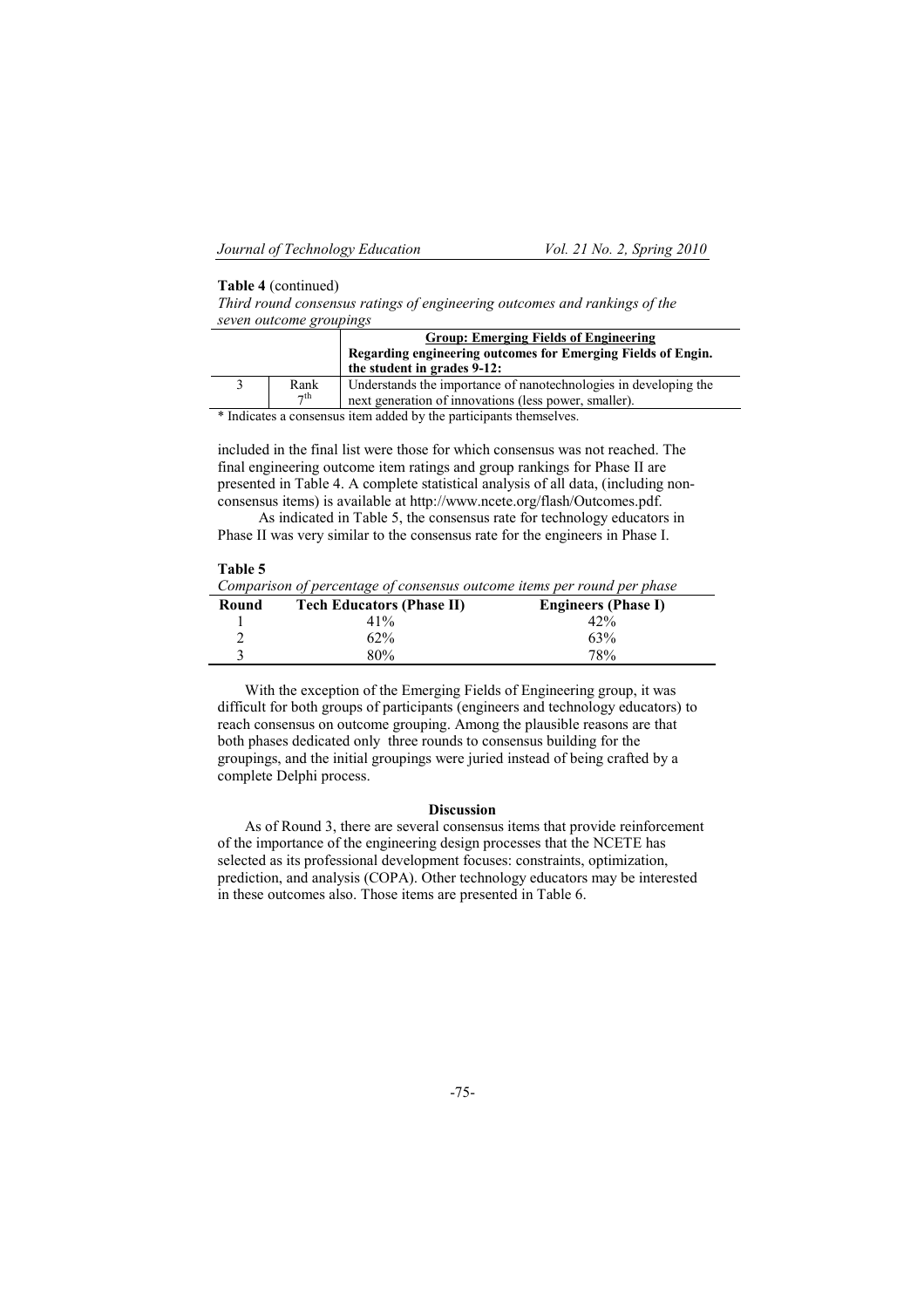# **Table 6**

|       |                                                                                                  | Round 3          |                | <b>Round 2</b> |        |                | Round 1 |      |                |      |
|-------|--------------------------------------------------------------------------------------------------|------------------|----------------|----------------|--------|----------------|---------|------|----------------|------|
| Item  | Outcome                                                                                          | IQR              | Mdn            | $\mathbf{s}$   | IQR    | Mdn            | G       | IQR  | Mdn            | SD   |
| $14*$ | Uses models to<br>study<br>processes that<br>cannot be<br>studied<br>directly.                   | $\overline{0^*}$ | $\overline{4}$ | .49            | $.75*$ | $\overline{4}$ | .92     | $1*$ | $\overline{4}$ | 1.05 |
| $15*$ | Uses<br>optimization<br>techniques to<br>determine<br>optimum<br>solutions to<br>problems.       | $1*$             | 3              | .51            | $1*$   | 3              | .74     | $1*$ | 3              | .98  |
| $16*$ | Applies<br>mathematics<br>and science to<br>the engineering<br>process.                          | $.75*$           | $\overline{4}$ | 1.02           | 1.75   | $\overline{4}$ | 1.09    | 1.25 | $\overline{4}$ | 1.01 |
| $17*$ | Uses a physical<br>or<br>mathematical<br>model to<br>estimate the<br>probability of<br>events.   | $\overline{1*}$  | 3              | .85            | 1.75   | 3              | 1.05    | 1.25 | 3              | 1.09 |
| $19*$ | Understands<br>that knowledge<br>of science and<br>mathematics is<br>critical to<br>engineering. | $1*$             | $\overline{4}$ | .95            | $1*$   | 4              | .95     | $1*$ | $\overline{4}$ | 1.00 |

*Consensus items related to constraints, optimization, prediction, and analysis*

The use of models for indirect study such as analysis or prediction (Item 14) had an IQR of zero. Typical comments in support of the More Important rating include the following:

- I believe the ability to use models—mathematical, physical, and virtual, is one of the most important skills we can teach in technology education.
- Modeling is part of the  $3 12$  STL Standards and should be central to what we teach since modeling is such a powerful and universal tool.
- Making decisions based on models before construction is valuable.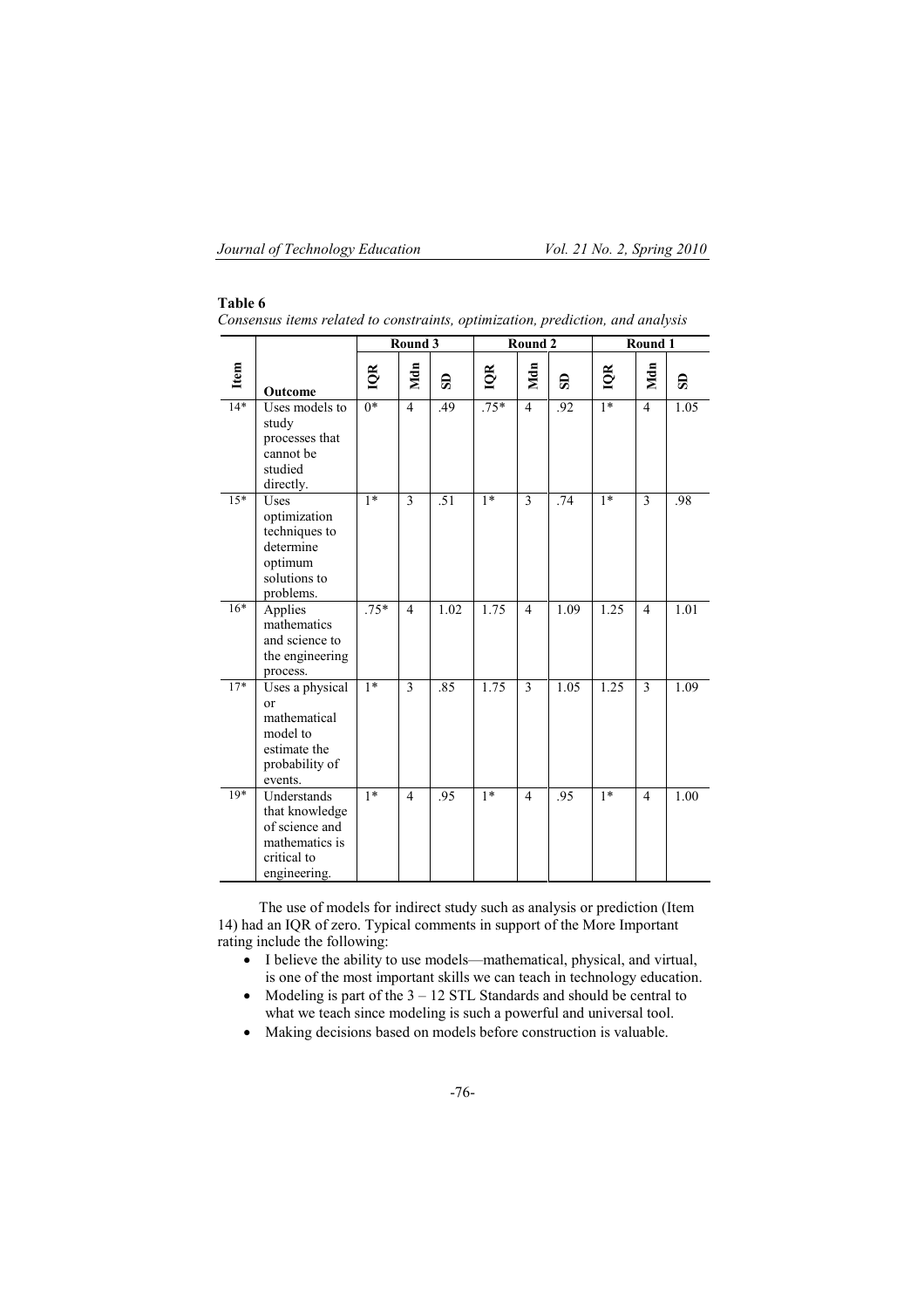Optimization (Item 15) was rated as Important to include in a technological literacy program. Comments related to optimization include the following:

- Calculus is not needed for problems solved related to a technology education course.
- For technological literacy, applying math and science to a design process would be vital for optimization and adhering to constraints, as well as analyzing data during testing.
- This is what engineers do. Don't bother to teach "engineering" if you take the math and science out. There is plenty that can be done with high-school appropriate mathematics.

Mathematical analysis-related Items 16 and 19 and predication-related Item 17 were rated More Important and Important respectively to include in a technological literacy program. Supporting comments related to the use of mathematics and science for the analysis items included the following:

- STL currently calls for recognition of such connections between science and mathematics to all technological processes.
- The way this is stated, it seems more like a value or feeling than a technical concept or skill and therefore not that difficult to comprehend. It does not state that one know how to apply science and mathematics to the study of engineering which in my opinion would warrant greater importance.
- Learn by doing

Comments supporting the prediction outcome included the following:

- While the background needed to develop mathematical models on their own may be lacking, students need to be able to work with these models in a meaningful way—not just plugging in data, but interpreting formulas and results, optimizing, etc. "Probability" is really the wrong term, though.
- Virtual modeling is critical to understanding the engineering process because it allows for iterative processing without cost of trials. Perfect for tech ed because you get to simulate what engineers do with limited resources.
- We in TE need to step up and model our solutions and outcomes more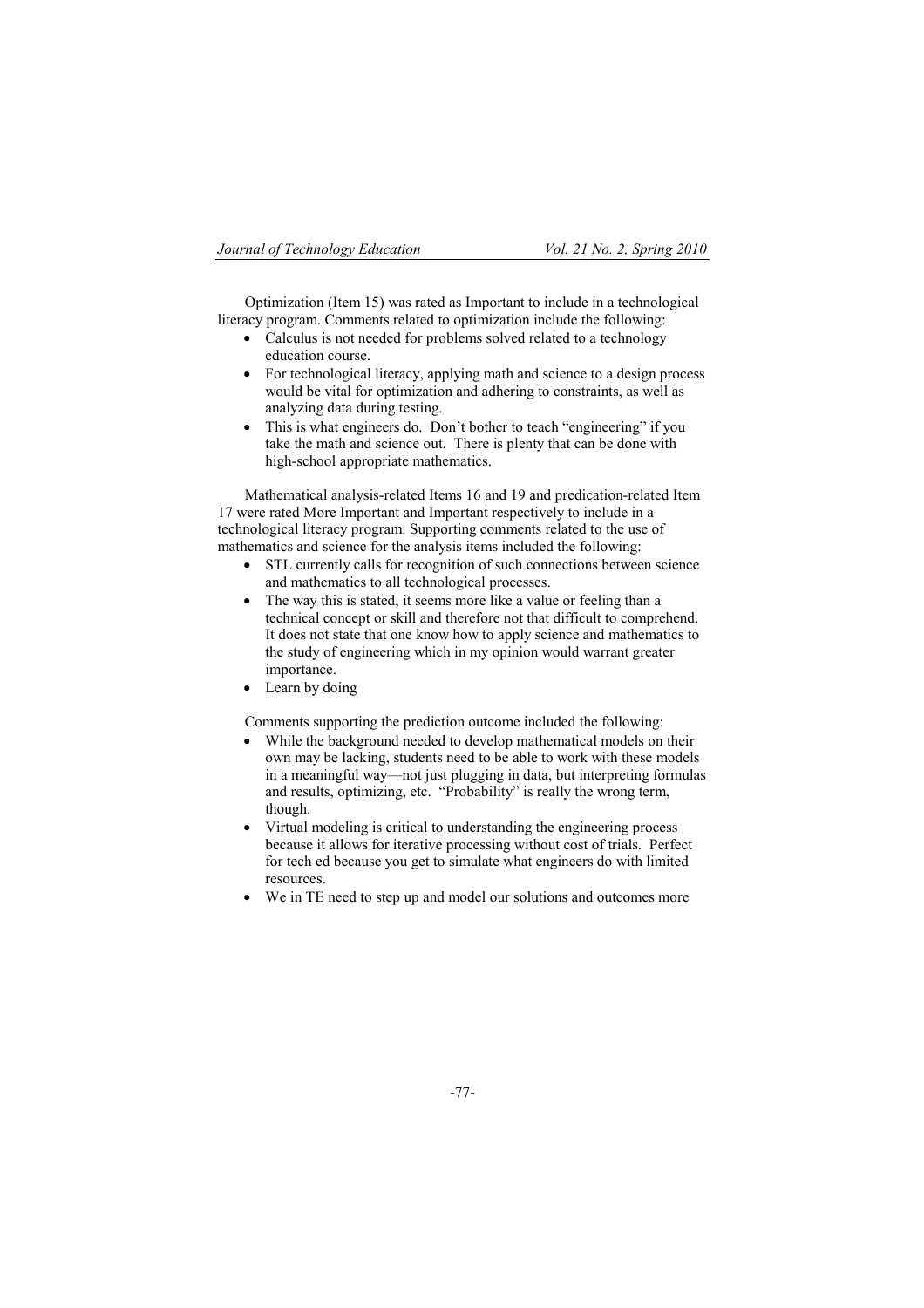## **Table 7**

*Consensus items related to constraints*

|              |                                                                                                      | Round 3 |     |      | Round 2 |     |      | Round 1 |     |      |
|--------------|------------------------------------------------------------------------------------------------------|---------|-----|------|---------|-----|------|---------|-----|------|
| Item         | Outcome                                                                                              | IQR     | Mdn | G    | IQR     | Mdn | G    | IQR     | Mdn | Э    |
| 21<br>$\ast$ | Is aware of<br>how societal<br>interests.<br>economics,<br>environment<br>alinfluence a<br>solution. | $1*$    | 5   | .604 | $1*$    | 5   | .606 | $1*$    | 5   | .790 |
| 22<br>$\ast$ | Understands<br>how other<br>factors, such as<br>costmust be<br>considered<br>when<br>designing       | $1*$    | 5   | .995 | $1*$    | 5   | 1.08 | $1*$    | 5   | 1.07 |

Constraints (Items 21 and 22) were rated as Most Important to include in a technological literacy program. See Table 7. Comments in support of the importance of constraints were.

- Considers when designing should be used
- This is why technological literacy (an outcome we should hope to attain in all students, not just those seeking engineering careers in the future) is so important
- Definite connection to real life: "each action or decision could affect others."

Technology educators, interestingly, rated approaches to the design process differently than did engineers . The technology educators also rated technical drawing slightly higher than did the engineers. After Round 3 for this grouping, the engineers ended with an IQR of 1 while the technology educators has an IQR of zero, as reported in Table 8.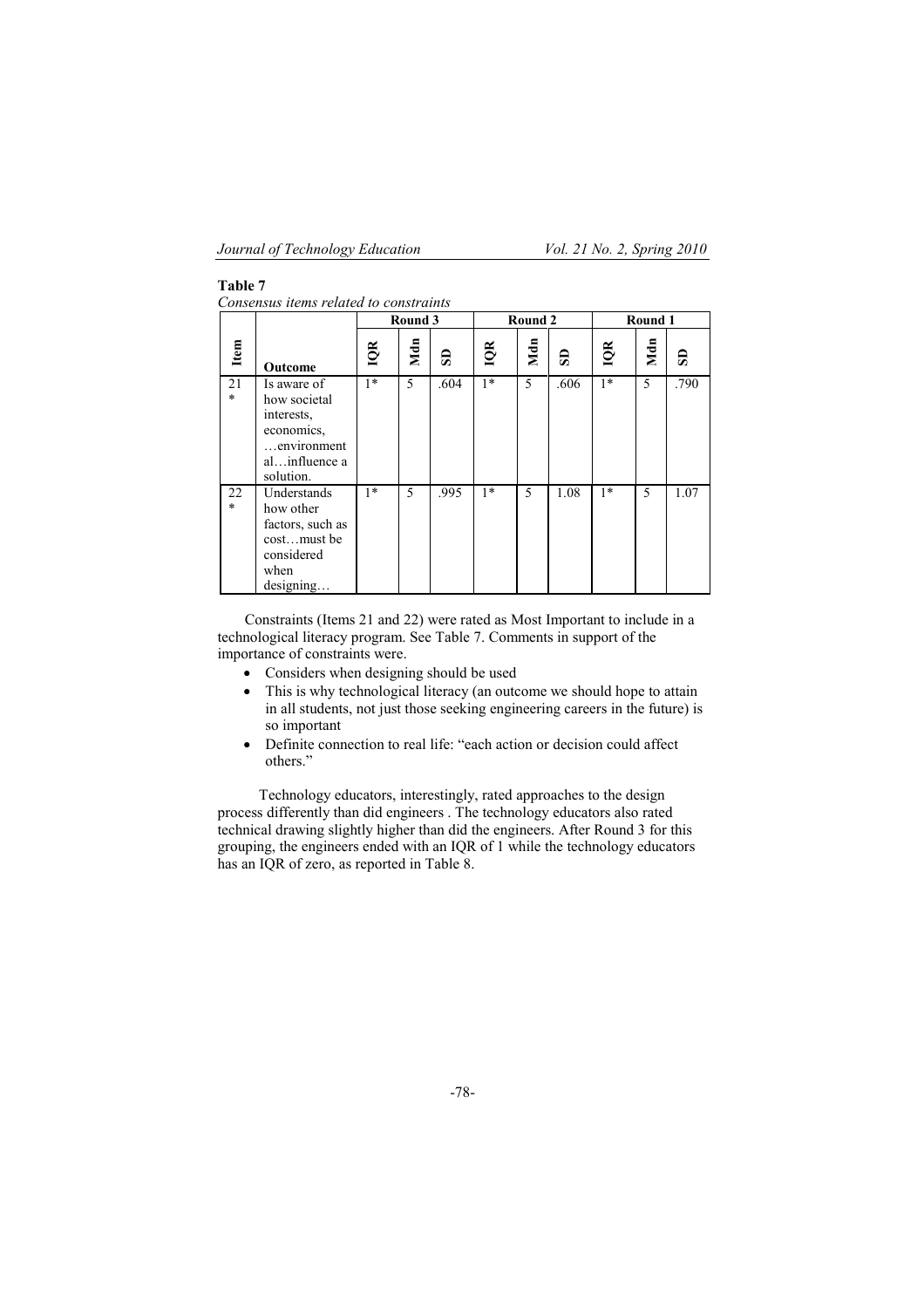# **Table 8**

*Consensus items related to the design process*

|       |                                                                                                             | Round 3 |     | Round 2      |      |     | Round 1 |       |     |      |
|-------|-------------------------------------------------------------------------------------------------------------|---------|-----|--------------|------|-----|---------|-------|-----|------|
| Item  | Outcome                                                                                                     | IQR     | Mdn | $\mathbf{s}$ | IQR  | Mdn | e       | IQR   | Mdn | S    |
| $6*$  | Recognizes<br>that there are<br>many<br>approaches to<br>design and not<br>just one<br>"design<br>process." | $1*$    | 5   | .605         | $1*$ | 5   | .605    | $1*$  | 5   | 1.06 |
| $28*$ | Uses technical<br>drawings to<br>construct or<br>implement an<br>object,<br>structure, or<br>process.       | $0*$    | 4   | .459         | $0*$ | 4   | .887    | $.5*$ | 4   | .669 |

Supporting comments related to recognizing that there is a variety of design processes included:

- General technological literacy ability.
- It is important, but learning the design process as something that is discursive would be fundamental, and perhaps learners who can be identified as more creative would be encouraged to take multiple approaches to design…
- Multiple solutions approach to learning is a characteristic of a technologically literate person

Comments related to support of the technical drawing outcome included:

- Without technical drawings to plan the construction, students are just creating art, no? How do you replicate a design if needed?
- Free hand sketching is needed and can be taught. No time for CAD class prior to TE class. Good class if you go to college for Eng[ineering] Vocational[y].
- I will move to the majority here because your designs and ideas are only as good as they can be expressed to another who might have to use your graphic representation of them in your absence.

These findings were similar to those of Dearing and Daugherty in their modified Delphi study.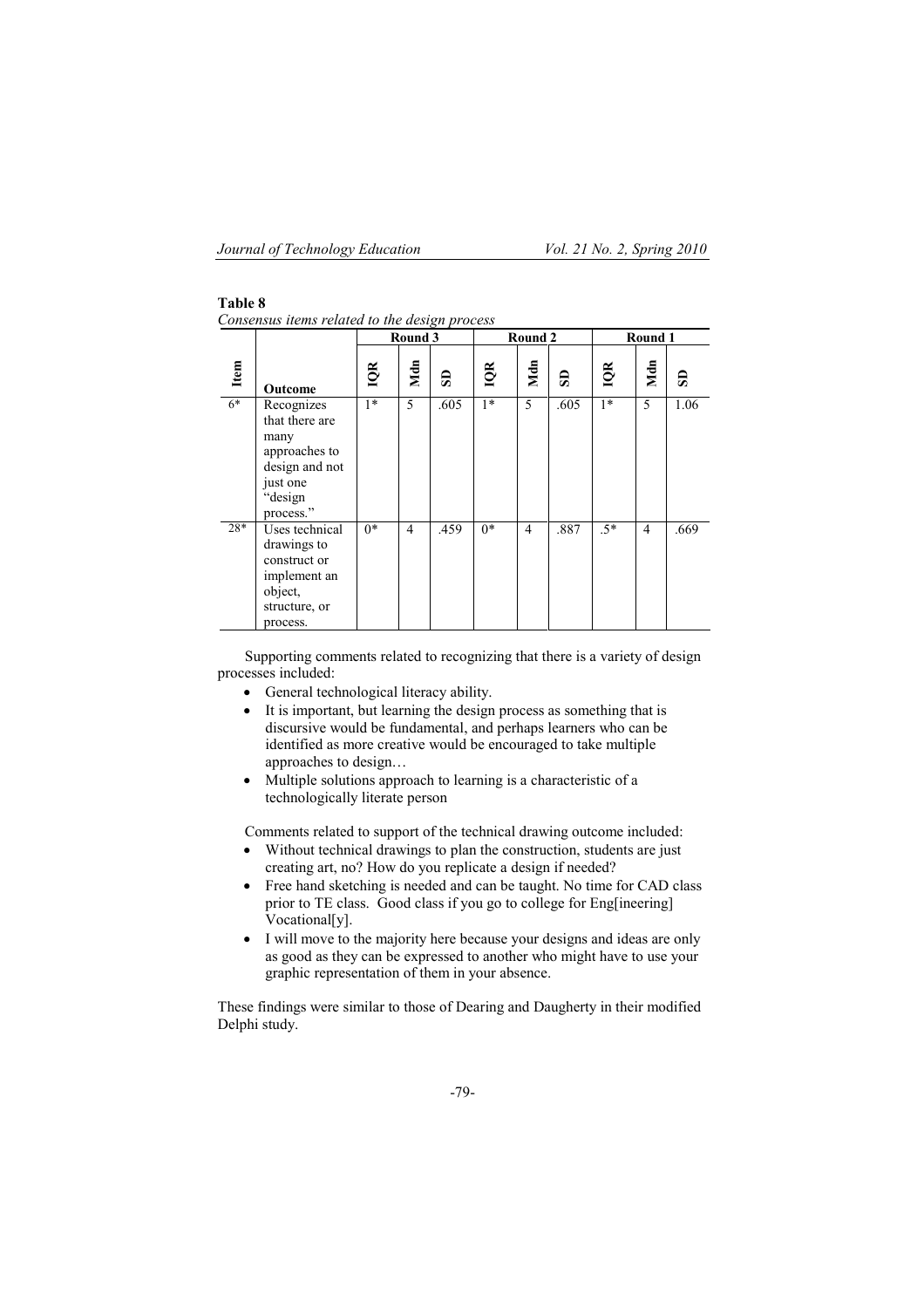Technology educators added an item that did not appear on their Round 1 instrument because it was not a consensus item for the engineers. However, it did appear on the Round 1 instrument for the engineers. This item relates to the NAE's prediction that working on teams will be very important to engineering in the future (Item 47 below in Table 9).

#### **Table 9**

*Consensus item related to design teams*

|                           |                                                                | Round 3   |     |    | Round 2 |   |     |
|---------------------------|----------------------------------------------------------------|-----------|-----|----|---------|---|-----|
| ltem                      | Outcome                                                        | $\approx$ | Mdn | SD | ≃       | 들 | සි  |
| Added 47*<br>add to Grp 2 | Understands how to work<br>well on multidisciplinary<br>teams. | $\ast$    | 4   |    | 1 *     |   | .07 |

Comments related to support of the multidisciplinary teams outcome included:

- This is a critical skill addressed by ABET that is applicable to all students in technology education.
- Understands how to work well on multidisciplinary design teams.
- Important addition

Technology education participants did not reach consensus on the importance of managing the engineering design process. Related comments are included following Table 10 below.

#### **Table 10**

*Statistics for non-consensus item related to managing the engineering design process*

|      |                                                                                                                         | Round 3                     |     | Round 2 |                |     | Round 1 |                |     |      |
|------|-------------------------------------------------------------------------------------------------------------------------|-----------------------------|-----|---------|----------------|-----|---------|----------------|-----|------|
| Item | Outcome                                                                                                                 | IQR                         | Mdn | SD      | IQR            | Mdn | සි      | IQR            | Mdn | SD   |
| 8    | Organizes and<br>manages the<br>engineering.<br>design process<br>that includes<br>optimal<br>usematerials<br>processes | $\mathcal{D}_{\mathcal{L}}$ | 4   | 1.02    | $\overline{2}$ | 3.5 | 1.03    | $\mathfrak{D}$ | 4   | 1.12 |

 Optimizing is covered below. I do not feel that "engineering management and organization" as a process should play a significant role in technological literacy.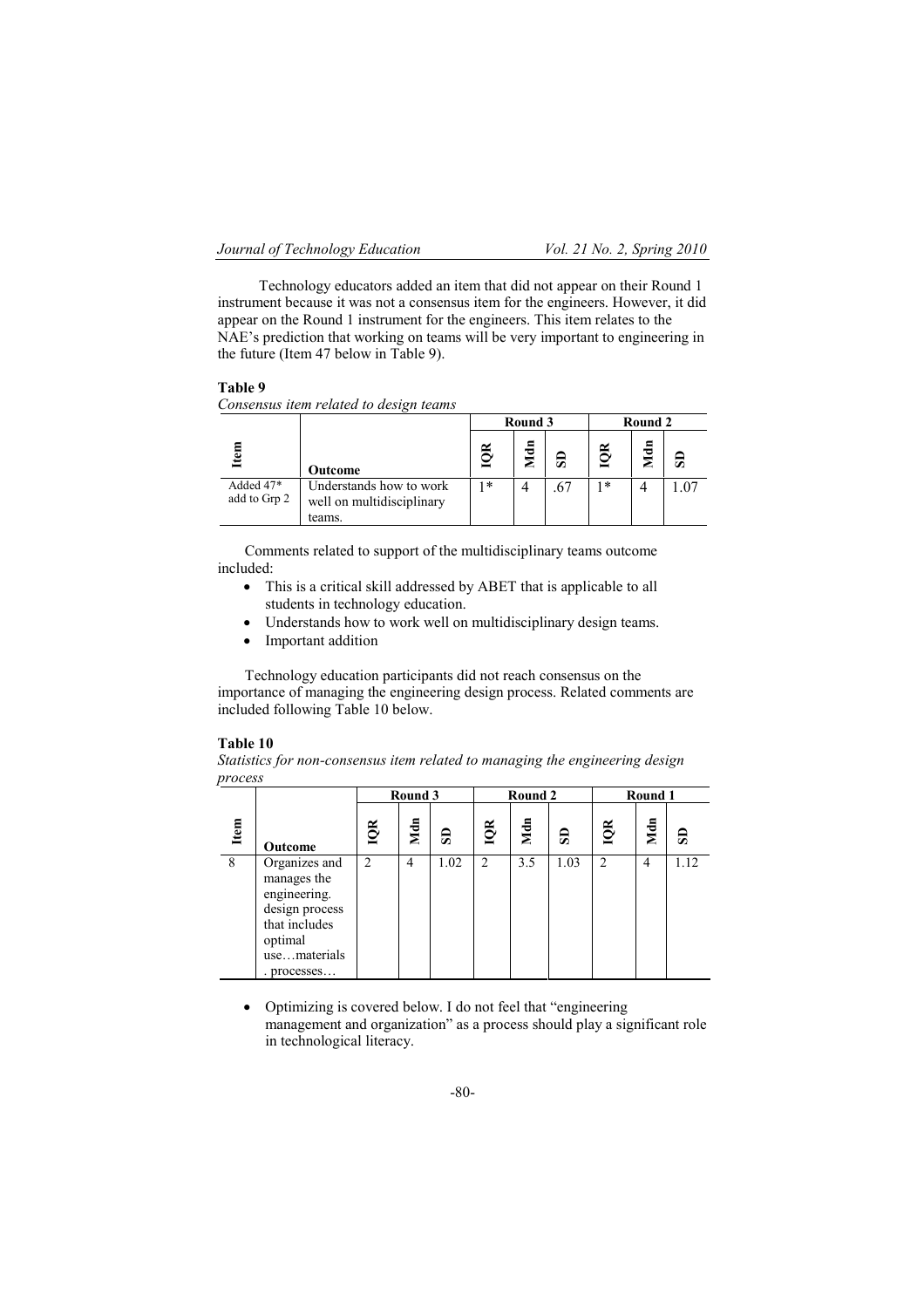- Important for engineering literacy but not essential for technological literacy. I would prefer the word "engineering" be deleted from this learning outcome statement.
- Important for engineering literacy, but less important for technological literacy.

Dearing and Daugherty (2004) described a modified Delphi study that they conducted with technology teachers, technology teacher educators, and engineering educators. The purpose of the study was to identify those curricular concepts that are necessary to teach high school students in order to prepare them for postsecondary engineering education, while preserving the mission of teaching technological literacy. Dearing and Daugherty developed a predetermined list based on information from Project Lead the Way, CORD's Principles of Technology, The Standards for Technological Literacy, ASEE, and others. Participants were to decide if a concept should be included in such a curriculum.

Dearing and Daugherty measured consensus in terms of an item's standard deviation. Fifty-two concepts on their list met the criterion for consensus and were retained. While the purposes of the Dearing and Daugherty study differed from this study, they were both focused on technological literacy. Twenty-nine of the engineering consensus items in the Dearing and Daugherty study overlap conceptually with the consensus items in this study.

Finally, it should be noted that the Corporate Member Council of the American Society for Engineering Education has been working on a set of "…National Content Standards for K-12 Engineering/Engineering Technology…" (Morrison, 2007, p. 1). Most of the 70 outcomes derived from these standards overlap with the findings of this study. However, it should be noted that the purposes of the Corporate Member Council's study differ from the purpose of this study. The final findings of the Corporate Member Council's study were not available at the time this article was written.

#### **Recommendations**

The following recommendations are offered to technology education teacher educators, technology education teachers, and technology education administrators.

- 1. Conduct professional development in which teachers are provided the opportunity and guidance to infuse those engineering outcomes agreed upon by the participants into the teachers' own technological literacy curricula.
- 2. Enhance technology education by infusing selected engineering outcomes into the technology education curriculum for non-pre engineering curricula.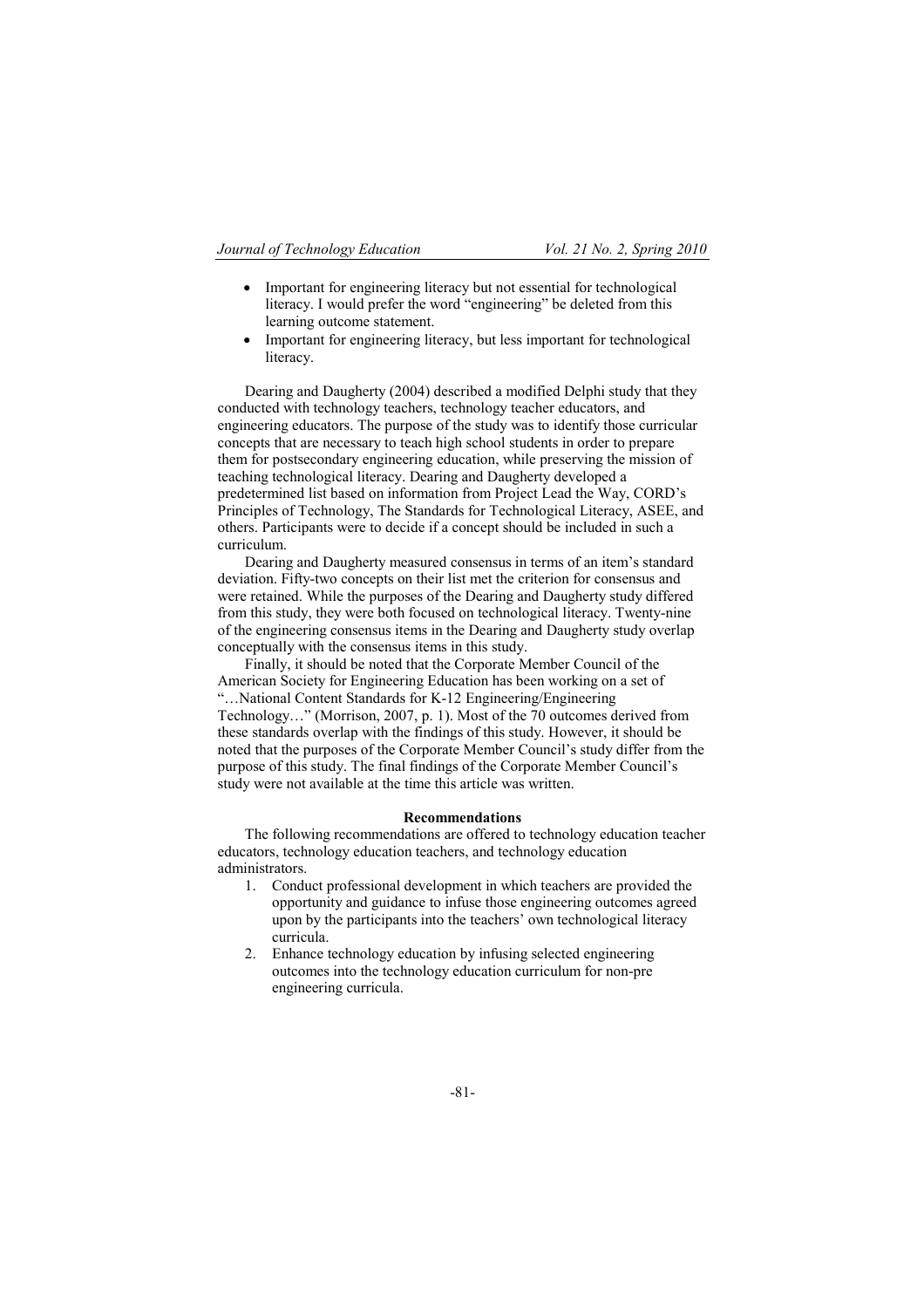#### **Implications for Technology Education Curriculum and Instruction**

There are at least two primary points of view regarding the application of the items identified in this study to general technological literacy programs those that are not pre-engineering. One is that a curriculum could be designed that is heavily influenced by engineering contexts. Those outcome items identified herein that overlap with the Standards for Technological Literacy would address the same standard, but the delivery would be set in the context of engineering. A second point of view is that the outcomes identified herein would be used sparingly in a program intended to develop technological literacy; engineering would be one of many contexts and topics of study included. Although agreement was reached on only a few groupings, they may still be of use to teachers insofar as the engineers agreed that Group 1, Engineering Design, was the group of outcome items of primary importance in a curriculum that is crowded and has limited time to dedicate to engineering outcomes. Likewise, Group 7, Emerging Fields of Engineering, represents the least important grouping that one would want to teach if time were limited. Finally, a crowded curriculum will actually provide less opportunity for students to learn about engineering in meaningful ways—meaningful ways that will tend to attract underrepresented populations to STEM areas. Just because consensus was reached on as many as 38 different outcome items in this study does not mean that all of them should be taught in one course. They should be applied as needed and when pertinent over the span of the ninth through twelfth grades.

#### **References**

- Childress, V. W., & Rhodes, C. (2008). Engineering Outcomes for Grades 9 12. *The Technology Teacher. 67(7), 5-12.*
- Clark, A. C., & Wenig, R. E. (1999). Identification of quality characteristics for technology education programs: A North Carolina case study. *Journal of Technology Education, 11*(1). Retrieved September 23, 2005 from http://scholar.lib.vt.edu/ejournals/JTE/v11n1/clark.html
- Dearing, B. M., & Daugherty, M. K. (2004). Delivering engineering content in technology education. *The Technology Teacher, 64*(3), 8-11.

Lewis, T. (2004). A turn to engineering: The continuing struggle of technology education for legitimization as a school subject. *Journal of Technology Education, 16*(1). Retrieved June 25, 2005 from:

http://scholar.lib.vt.edu/ejournals/JTE/v16n1/lewis.html

Morrison, R. E. (2007). Personal communication.

National Academy of Engineering (2004). *The engineer of 2020: Visions of engineering in the new century.* Washington, DC: National Academies Press.

Wicklein, R. C. (1993). Identifying critical issues and problems in technology education using a modified-Delphi technique. *Journal of Technology Education, 5*(1). Retrieved September 23, 2005 from http://scholar.lib.vt.edu/ejournals/JTE/v5n1/wicklein.jte-v5n1.html